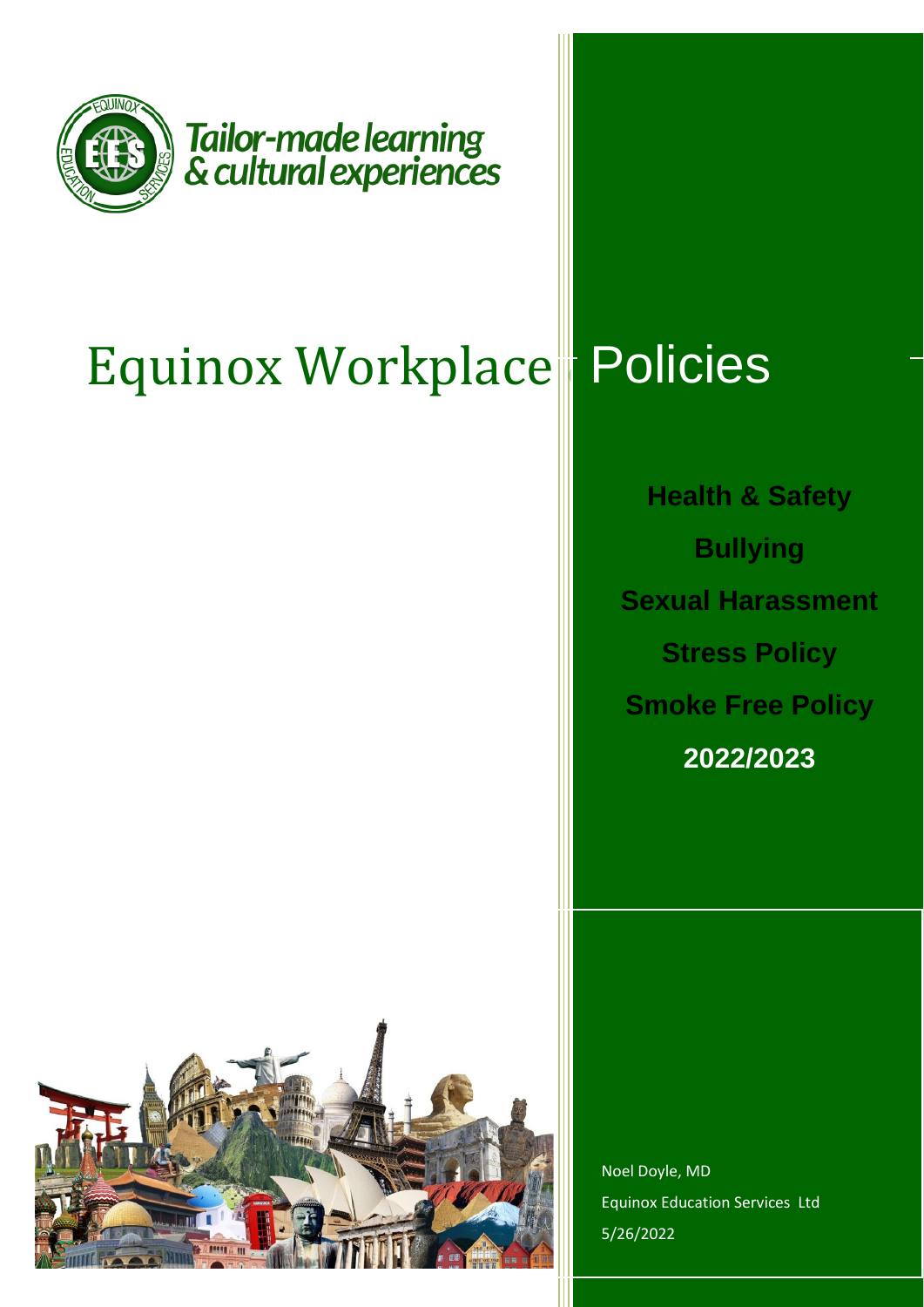# **Equinox Education Services Ltd**

## **Workplace Policies**

## **Health & Safety Policy**

Equinox Education Services Ltd (EES) will, so far as is reasonably practicable, ensure the health, safety and welfare at work of all its employees. The company will also ensure, so far as is reasonably practicable, that non-employees such as visitors, pupils and contractors are not exposed to health and safety risks from the work activities of the company .

The company will, so far as is reasonably practicable:

- a) ensure that adequate resources are made available to ensure the effective implementation of this Policy and to ensure the health and safety of staff and others affected by the School's activities;
- b) ensure that a advice is sought from competent persons on legal requirements for health and safety and on current best practice;
- c) ensure that suitable and sufficient assessments are undertaken and recorded of all significant health and safety risks to staff, visitors and other third parties
- d) provide and maintain plant and systems of work that are safe and without risks to health;
- e) make arrangements for ensuring safety and absence of risks to health in connection with the use, handling, storage and transport of articles and substances;
- f) maintain any place of work under its control in a condition that is safe and without risks to health;
- g) provide and maintain a working environment for its employees and visitors that is safe, without risks to health, and adequate as regards facilities and arrangements for staff welfare at work;
- h) Provide such information, instruction, training and supervision as is necessary to ensure the health and safety at work of its employees, including temporary staff and visitors.
- i) provide for the use of its employees, such personal protective equipment as is necessary to ensure their health and safety at work;
- j) give special consideration to employees or visitors with disabilities or language difficulties that may affect their awareness and/or understanding of health and safety information;
- k) make arrangements for the provision of a suitable occupational health service for staff;
- l) monitor health and safety performance to verify that The School's Health and Safety Policy is being implemented and health and safety standards are being maintained and progressively improved;
- m) Develop and maintain a positive and proactive health and safety culture;
- n) ensure that adequate mechanisms are in place to effectively consult with employees and their representatives on health and safety matters;
- o) recognises Health and Safety as an integral element of its business, and it will be given equal status alongside other management functions;
- p) recognise Health and Safety as an integral element of its business, and it will be given equal status alongside other management functions;
- q) be committed to continuous improvement in health and safety performance and to this end will develop a Health and Safety Action Plan identifying key targets and areas for improvement in health and safety management and risk control. Progress with this plan will be monitored regularly by management and the directors;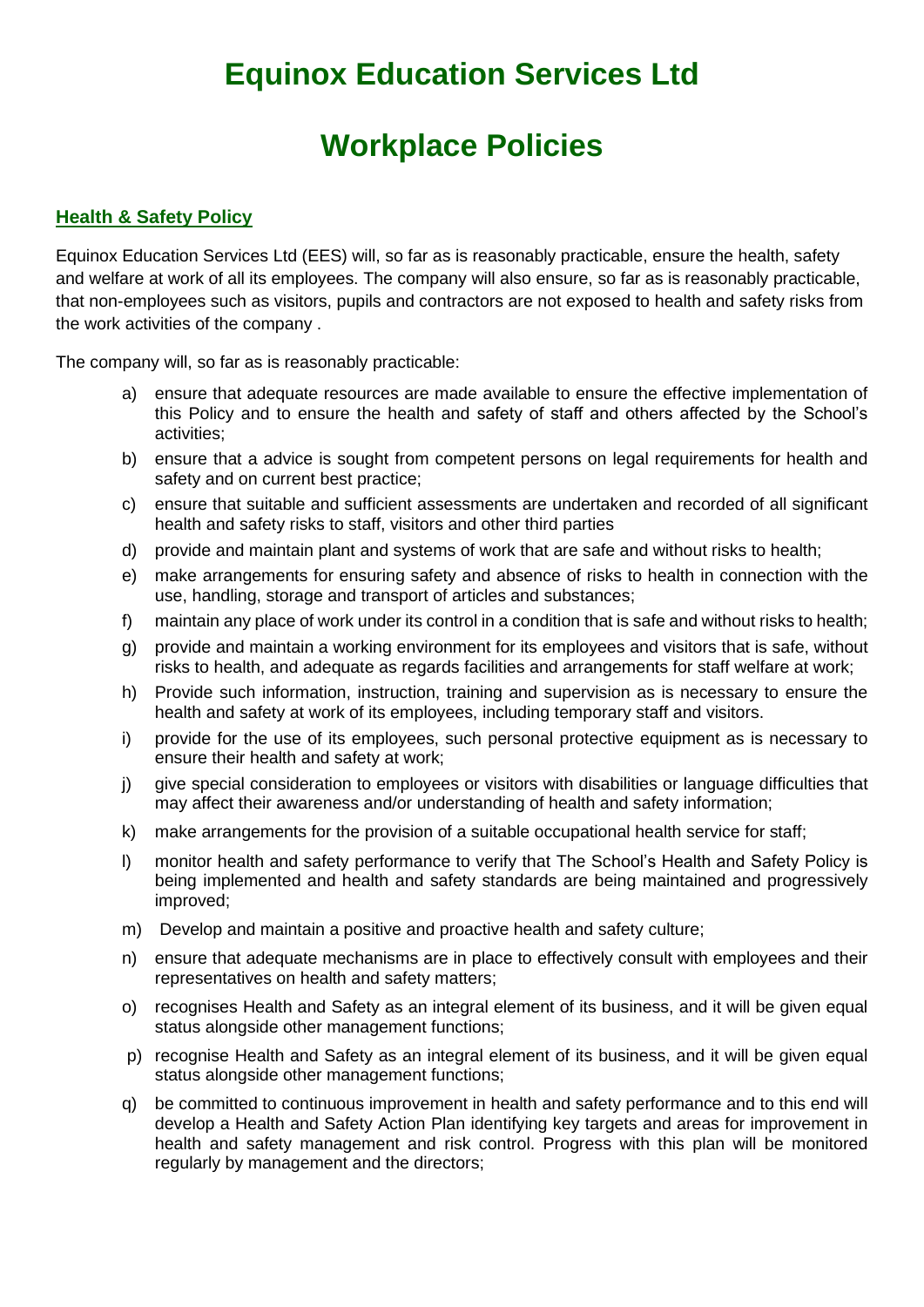The company recognises that the implementation of these policies requires the commitment, co-operation and active involvement of all Company employees to ensure its success and effectiveness.

The Company will review this Policy Statement at least annually;

The Company will ensure that this Policy is effectively communicated to all staff.

## **Bullying & Sexual Harassment Statement**

At Equinox Education Services Ltd we will make every commitment to our employees that nobody feels or is being bullied or sexually harass ether by fellow colleagues, management or customers in their quest to carry out their job function to the best of their ability.

At Equinox Education Services Ltd encourage all our employees to come forward, with a witness of their choice in a formal environment to air concerns on this matter that do not adhere to the common culture and practices of the company.

At Equinox Education Services Ltd as an employer will not tolerate bullying in any form and shall investigate all situations that are notified to management in order to resolve these issues expediously.

Anyone found guilty of bullying shall be dealt with accordingly be it internally or through a tribunal.

### **Stress Policy Statement**

It is the working policy of Equinox Education Services Ltd. to provide its employees with a working environment that is safe, along with being ergonomically and technically sound. The tasks carried out by each employee in their role should be within the employee's capability. All appointments made by Equinox Education Services Ltd should have the relevant experience associated with carrying out the said job function, without putting the employee under abnormal levels of stress.

We at Equinox Education Services Ltd will encourage our team members to assist management in identifying undue stress levels, be they incurred by the work undertaken or by extenuating circumstances in order to create a better stress-free working environment.

Equinox Education Services Ltd will commit to its employees a minimum of one formal employee review every 12 months in order to potentially promote within. More importantly, it will give the employee an opportunity to give feedback to Equinox Education Services Ltd management on ways of improving what we do without hindering the employee and the tasks related to that employee.